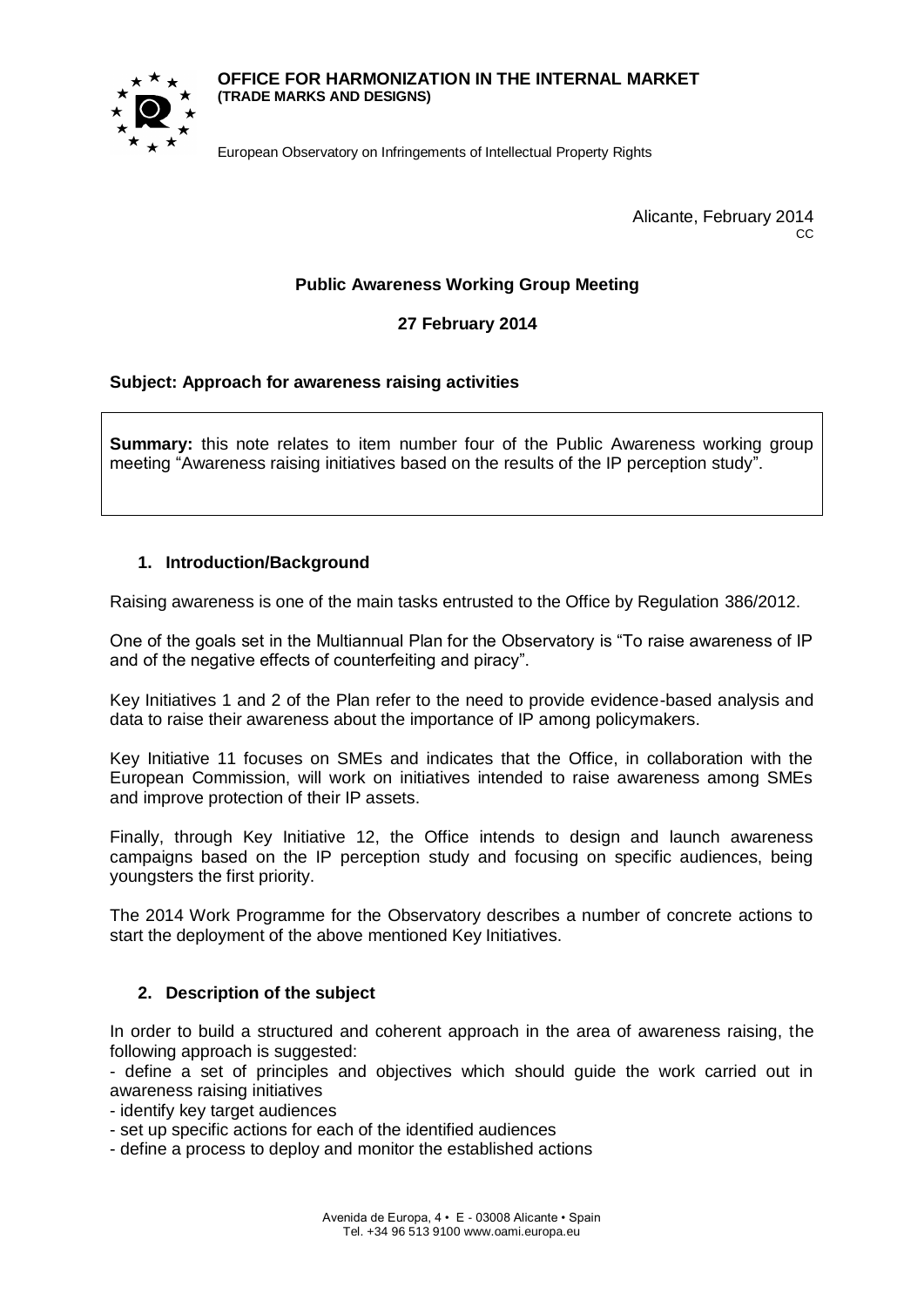This note intends to develop the suggested approach for the two years to come, i.e. 2014 and 2015.

# **3. Proposed options, related consequences and planning**

# **3.1 Principles and objectives**

In the several consultations carried out during the preparation of the Multiannual Plan, awareness has always been featured at the top of the list of priorities by stakeholders, public and private alike.

In general there is consensus among the vast majority of stakeholders also on the main components that should constitute the basis for any activity of the Observatory in this area.

Such principles could be summarised as follows:

- Define priority targets and messages;
- Conceive messages based on evidence and able to inform, create ownership and ultimately change mind sets and behaviour;
- Design the campaigns using the expertise of the Observatory stakeholders;
- Design pan-European campaigns based on common targets, messages and communication tools, but deploy campaigns at national level with the help of national stakeholders, leaving room for "localization" of messages;
- Establish an objective and effective manner to measure results and return on investment.

It is proposed that these principles guide all the activities that the Office, through the Observatory, will carry out in the area of awareness.

# **3.2 Target audiences**

 $\overline{a}$ 

The results of the IP perception study suggest that the first priority for raising awareness action among EU citizens should be the younger generations. In particular, the age range identified as main priority in the study comprises youngsters between 15 and 24 years old<sup>1</sup>.

More than 98% of European companies are SMEs. The crucial socio-economic role of SMEs is repeatedly acknowledged at political level, and SMEs are in general liked and respected by EU citizens<sup>2</sup>. Consequently, SMEs are a natural target for awareness activities concerning IP but many of them can also be used as compelling case studies to make the point about the importance of IP and the damage that counterfeiting and piracy can make to businesses and local communities (often much more attached to SMEs than to big multinationals).

Considering its natural multiplier's role of all messages to the different target audiences, media (including social media such as blogs) are also to be considered as a general target audience, facilitating the reach of key target audiences.

 $1$  The evidence brought by the survey does not give further detail on this group. This is why a further analysis is suggested as part of the actions proposed to address the group.

<sup>&</sup>lt;sup>2</sup> Flash Eurobarometer 363, "Europeans are more likely to think SMEs make efforts to behave responsibly compared to large companies", publication April 2013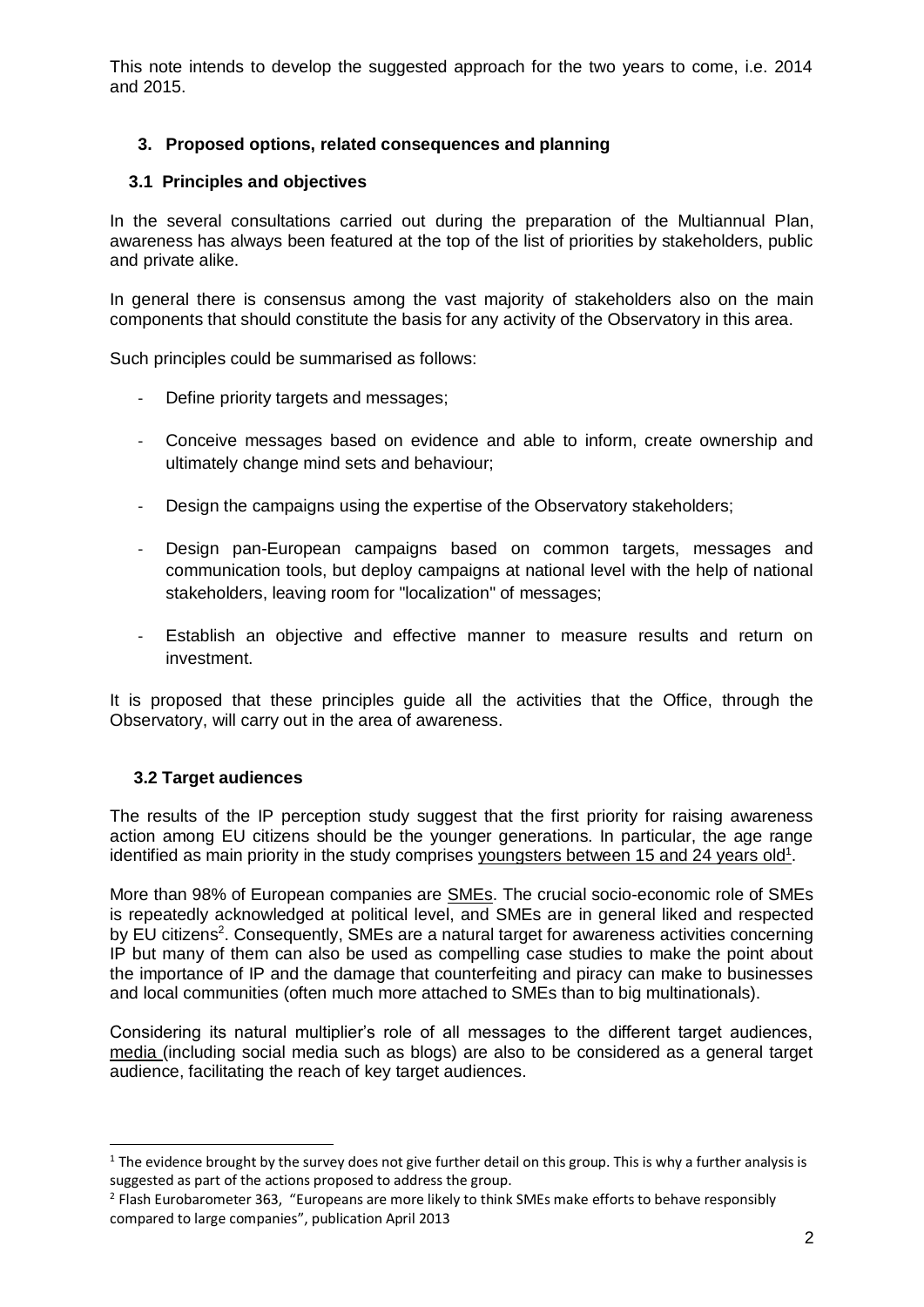In the light of the foregoing, it is proposed that youngsters, policymakers, SMEs and media are established as the target audiences of the activities that the Office, through the Observatory, will carry out in the area of awareness in 2014 and 2015.

## **3.3 Actions per target audience**

### **3.3.1 Youngsters**

The IP perception study reveals a real particularity of "Generation Y" (15-24 years old) concerning the challenges of intellectual property and its violation. Indeed, a significant part of this generation, despite a theoretical support for IP, is ready to challenge and question it.

Accordingly in the 2014 Work Programme it is foreseen that the Office, through the Observatory, will launch a pan-EU campaign to raise awareness among younger people.

Even though the IP perception study provides a number of interesting insights on how youngsters perceive IP, it is nonetheless advisable to run some follow-up work to develop a more refined understanding of youngsters' beliefs and behaviours when it comes to IP and to establish a two-way communication with this priority target audience in order to facilitate engagement and dissemination.

Therefore, it is proposed to carry out a two-step approach consisting in pursuing follow-up initiatives intended to deepen understanding while at the same time designing a first awareness campaign based on the results of the IP perception study.

### *A) Follow-up initiatives*

As already underlined, the IP perception study represents an important step. It is nevertheless only a first snapshot of the situation and if the Observatory wants to dedicate significant resources to raise awareness among youngsters, it is necessary to have a more regular intake about youngsters' perceptions and behaviours.

In order to reach this, it is proposed that the following initiatives are launched in 2014:

- **Qualitative focus groups** with youngsters aiming at identifying trends as well as new issues and concerns that would provide necessary knowledge to design questionnaires for the quantitative part. These groups could be organised in an informal way to engage in discussions with the younger generation segmented in various age groups (12-15, 16-24) about their views on IP/IP infringements.
- **Quantitative annual survey** addressing youngsters belonging to the following age groups: 12-15, 16-24. The survey could be designed in a similar way to the "tracking" study conducted among people aged 12+ in the UK during the last two years which stemmed from a recommendation in the 2011 Hargreaves Review of Intellectual Property and Growth. [\(http://stakeholders.ofcom.org.uk/binaries/research/telecoms](http://stakeholders.ofcom.org.uk/binaries/research/telecoms-research/online-copyright/Intro.pdf)[research/online-copyright/Intro.pdf\)](http://stakeholders.ofcom.org.uk/binaries/research/telecoms-research/online-copyright/Intro.pdf).

Both parts, qualitative and quantitative, would be repeated annually with a view to taking a picture of the situation on a regular basis thus enabling to identify relevant trends and agree on steps to be taken.

 **Establish a system for a continuous monitoring of "conversations**" going on in blogs and social media concerning IP.

This initiative is proposed for two main purposes: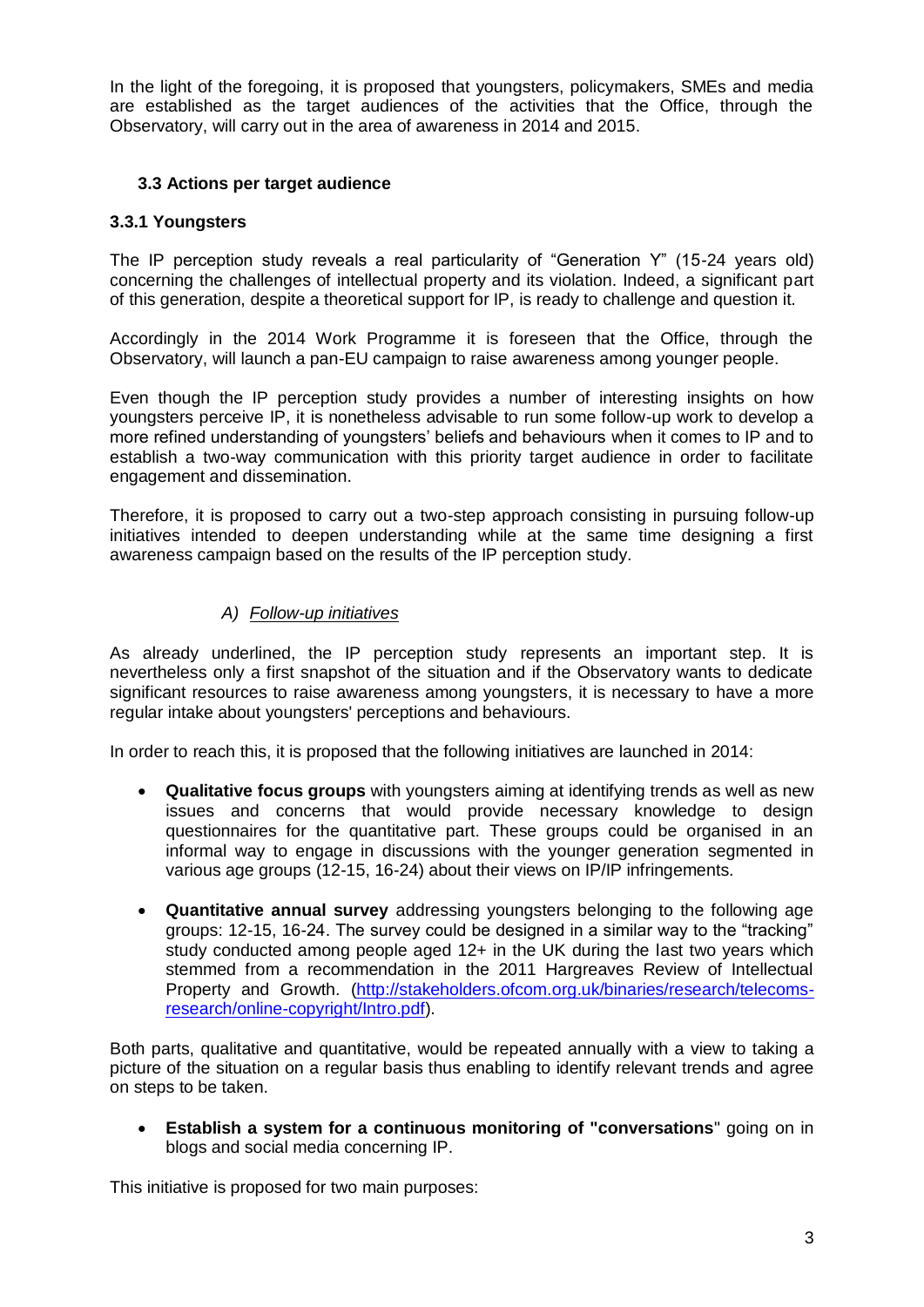(a) obtain a fair view (and prepare reports about it) of what youngsters think and discuss about IP when they exchange views in their "natural" environment;

(b) identify "opinion leaders" among youngsters so that they can be approached and invited to take part in the focus groups which could then help the Office to 1- better understand beliefs and behaviours of younger generations, 2- establish a two-way conversation, and 3 test communication initiatives addressing youngsters before full deployment.

 **Issue an annual report providing an assessment of how youngsters** in the EU see IP and behave toward IPR protected goods, services and content.

Its main aim should be to provide EU and national policymakers with regular snapshots that can help in devising effective policies and actions to increase IP awareness and IP respect among youngsters. The report, which could be set up as an annual scoreboard on youngsters and IP, would be based on the results of the annual survey (qualitative and quantitative) and the monitoring of social media and blogs activity described above. Furthermore, it could provide information about specific actions (good practices) taken at EU and national level to raise awareness on the importance of IP among youngsters.

 **Carry out a mapping study** revising whether and how IP is thought of in primary and secondary schools in the Member States, which should be designed in complementarity with the university project launched by the Academy.

This initiative will address the remarks made by several Observatory stakeholders according to which it is important to take initiatives to educate youngsters from an early age. Being faithful with the approach promoted so far for Observatory activities, the study would help us to map and understand the current situation before proposing any concrete action in the area of education.

#### *B) First awareness campaign*

Although further analysis is needed to get a deeper understanding of often complex beliefs that drive youngsters' behaviours, the IP perception study already provides first keys. In particular, the research seems to indicate that youngsters value authorship, creativity and inventiveness but are unable to establish the link between these values and IP. Furthermore, they believe that IPRs only benefit a small and already wealthy elite, which in turn provides them with some sort of moral justification for buying counterfeits and illegal downloading.

It is proposed to use these findings as the basis for the awareness campaign foreseen in the 2014 Work Programme.

This would mean to focus the campaign on:

(a) the importance of IP for (less known) authors (e.g. young writers, singers, etc.), creators (e.g. young designers) and inventors (e.g. young researchers),

(b) the importance of respecting IP to respect the future and jobs of many people.

Social media networks, Internet TV, below-the-line channels are notably to be privileged to reach the targeted audience.

Various communication channels and notably social media networks including blogs would also need to be part of a continuous communication approach with the target audience.

Another relevant finding of the IP perception study is that youngsters value legal offers and believe that having access to affordable offers would reduce illegal downloading. Moreover, a relevant percentage of youngsters (42%) wonder whether a site where one could download music or videos was legal or not and more than a quarter or respondents actually researched to find out if a downloading site was legal or not.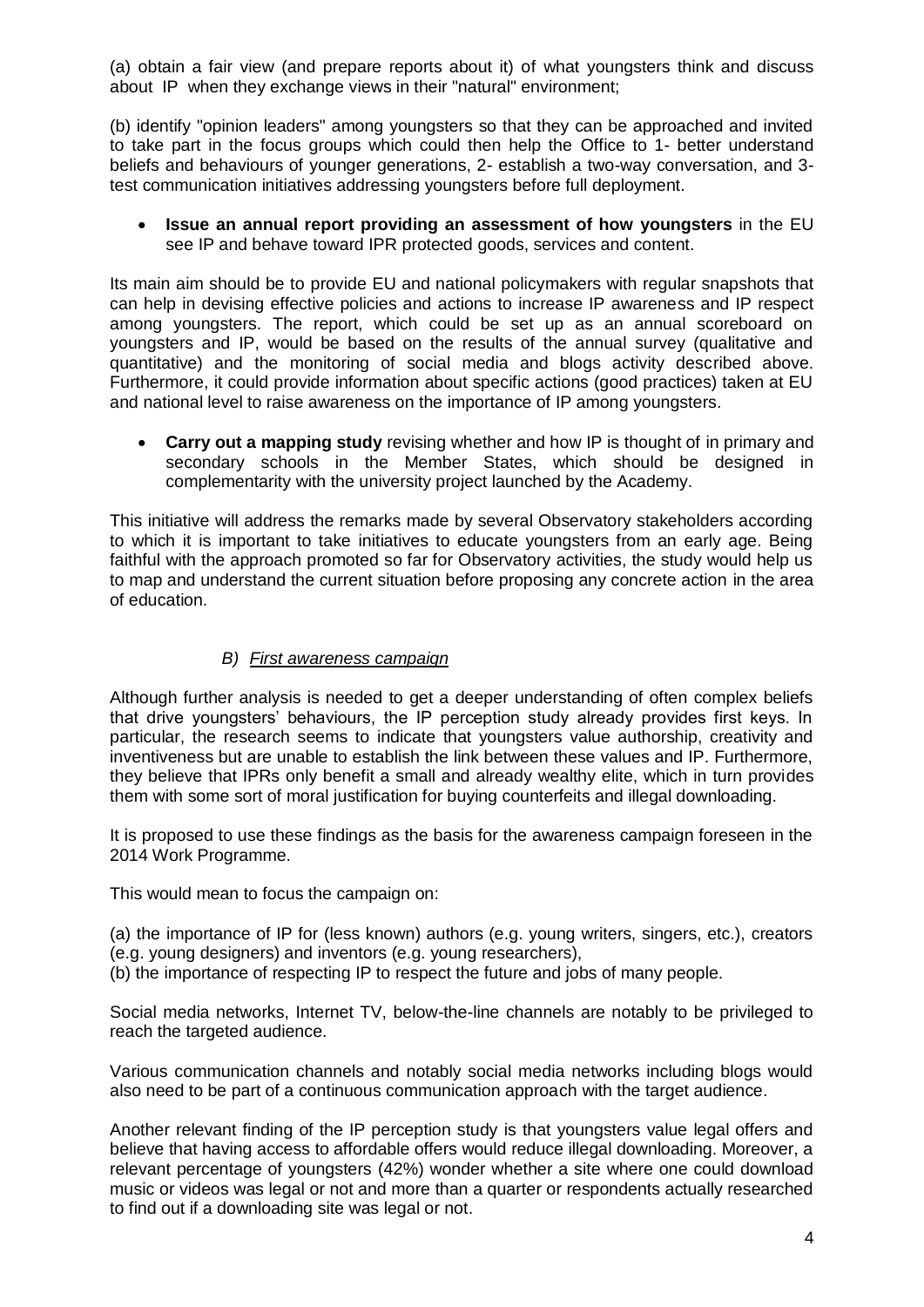On the basis of these findings it is proposed to take actions intended to

- promote available legal offers as a means to access goods and content in a manner that is respectful of others' ideas, jobs and, therefore, future; and
- provide youngsters with actual knowledge about how to distinguish a legal site from an illegal one and what is a legal use of a copyright protected content according to the applicable national legislation.

The suggested way forward would be to develop a European platform containing references and links to available legal offers in all relevant sectors and in all EU countries and include in such a database communication on an informative section with well-designed material intended to raise awareness among youngsters about specific features which could help to recognise a legal offer from an illegal one and an easy and accessible explanation of what the legislation in MS enable to do with copyright protected content available online.

An example of such a platform is the one recently launched in France by Hadopi [\(http://www.offrelegale.fr/\)](http://www.offrelegale.fr/).

As many of these initiatives are being undertaken by both public and private stakeholders at European and national level, the European platform promoted by the Office through the Observatory could be built as a sort of aggregator of existing platforms already available (i.e. a sort of TMview approach applied to legal offers). Such project would have to first undergo a feasibility study and a competition for the best proposal on how to design and update the platform could be considered with the winner getting a contract to develop the actual tool.

Another example of such a platform, designed to provide clear consumer-friendly information about national copyright legislation on what is legal and what is not legal, is the UK copyright hub [\(www.copyrighthub.co.uk\)](http://www.copyrighthub.co.uk/). Such platforms on national basis could be aggregated and/or developed at European level.

Should these proposals be endorsed, the Public Awareness working group would be involved to develop the campaigns and the platform (in this case the IP in the Digital World would also be involved) counting on the technical help of PAU.

# *C) Deployment of awareness campaigns*

Stakeholders in the Observatory and members of the Administrative Board have both underlined the need to involve Member States in the deployment of raise awareness initiatives.

This has especially been the case for campaigns. Indeed, the general feeling is that campaigns centrally run by the Office would be less effective than campaigns where Member States are given the possibility to participate in localising the messages and the tools designed for the campaigns and also propose specific actions to adapt the campaign to the specificities that the audience of each Member State can present. It is equally advisable to create a framework to consider and eventually integrate relevant initiatives carried out by public or private stakeholders of the Observatory.

The following approach based on two main frameworks would enable to address the requirements described above, while avoiding losing sight on the need to ensure a high degree of consistency in messages and communication actions throughout the EU, which is essential for an effective awareness strategy.

#### Pan-European approach with national implementation

As underlined above, the IP perception study (with the follow up studies which will come) must be the starting point for each and every initiative intended to raise awareness between EU citizens.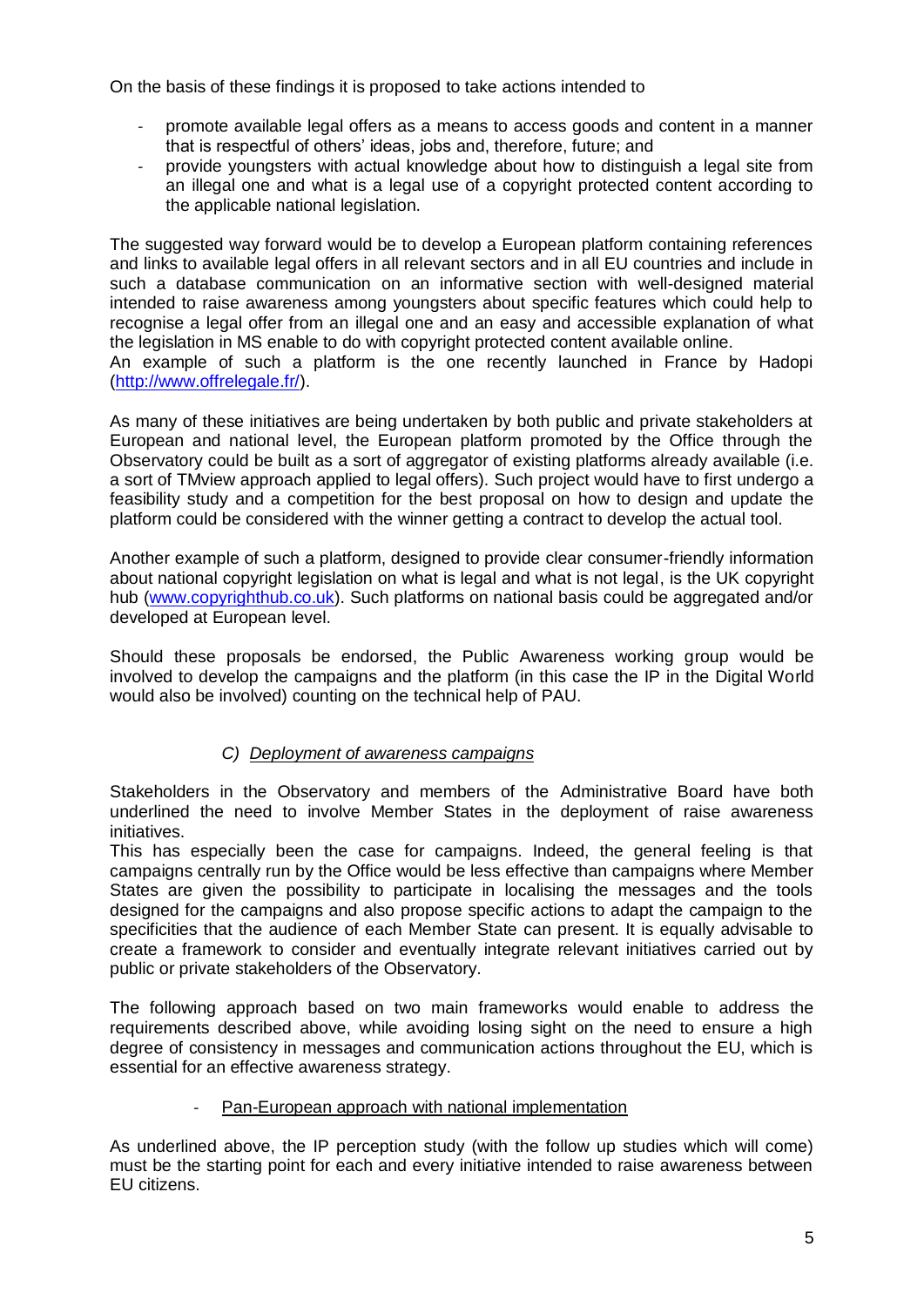Every year the Office will, with the advice of the Public Awareness working group and on the basis of the study/studies, define priority target audiences and design awareness initiatives (or decide the continuation of initiatives started the previous year(s)).

The design should include messages, communication materials, and a communication action plan, as well as guidelines on how to deploy the plan and KPIs to measure the impact of the deployed actions.

The cooperation agreements between the OHIM and the National IP Offices and BOIP should constitute the framework through which the proposed communication action plans can be deployed at national level using, of course, the established messages and materials. Offices could be provided with the possibility to localise messages should they consider it necessary to increase the effectiveness of the campaign in their Member States but only insofar as the "meaning" of the originally proposed messages is not modified.

A common logo should be designed and used in all communication actions deployed by IP Offices at national level and which form part of the suggested action plan.

Such decentralised approach would in no case deprive the Office from running its own campaigns whenever it is considered necessary and effective. This could for example be the case when the campaign has to do with the communication of the results of a study carried out by the Office through the Observatory, the launch of a pan-EU competition or when there is the wish to test a new awareness campaign in a few Member States before launching the campaign. The Office would need to have clear criteria for applications for funding. In such a case, the Office would collaborate directly with the IP Offices of the relevant Member States.

#### Support for relevant public and private sector initiatives

Since the publication of Regulation 386/2012 entrusting the Office with the EU Observatory, the Office has received a number of enquiries regarding potential funding for existing or developing national awareness raising initiatives, which are being put at risk as a result of shortages of national funds.

Some of these requests could regard initiatives that are fully aligned with the positioning promoted by the Office and which could help to address some of the finding of the IP perception study and, in the future, its follow up studies. Moreover, according to article 1 of Regulation 386/2012, the Office should support the activities of national authorities, the private sector and the Union institutions in the fight against infringements of the intellectual property rights covered by Directive 2004/48/EC.

The Office is considering the adoption of a suitable framework for an annual fund to support existing or developing raise awareness initiatives. In this, it is likely that a formal "call for proposals" process would need to be set up. This fund would need to have a set amount. An evaluation process should be set up and a maximum sum of funding per project should be set. The process could be supported by the Advisory Board of the Observatory which, applying a number of objective and transparent criteria, and on the basis of an assessment of the Observatory, would advise the President on the proposals to be selected for grants.

Examples of criteria might be:

- The potential of the initiative to contribute to the annual awareness plan established by the Office in collaboration with the raise awareness working group
- The fact that the initiative is the result of the collaboration between organisations covering more than one Member State
- The potential for the initiative to be replicated in other Member States and the commitment of the organisation supported to offer guidance to other organisations interested in replicating the initiative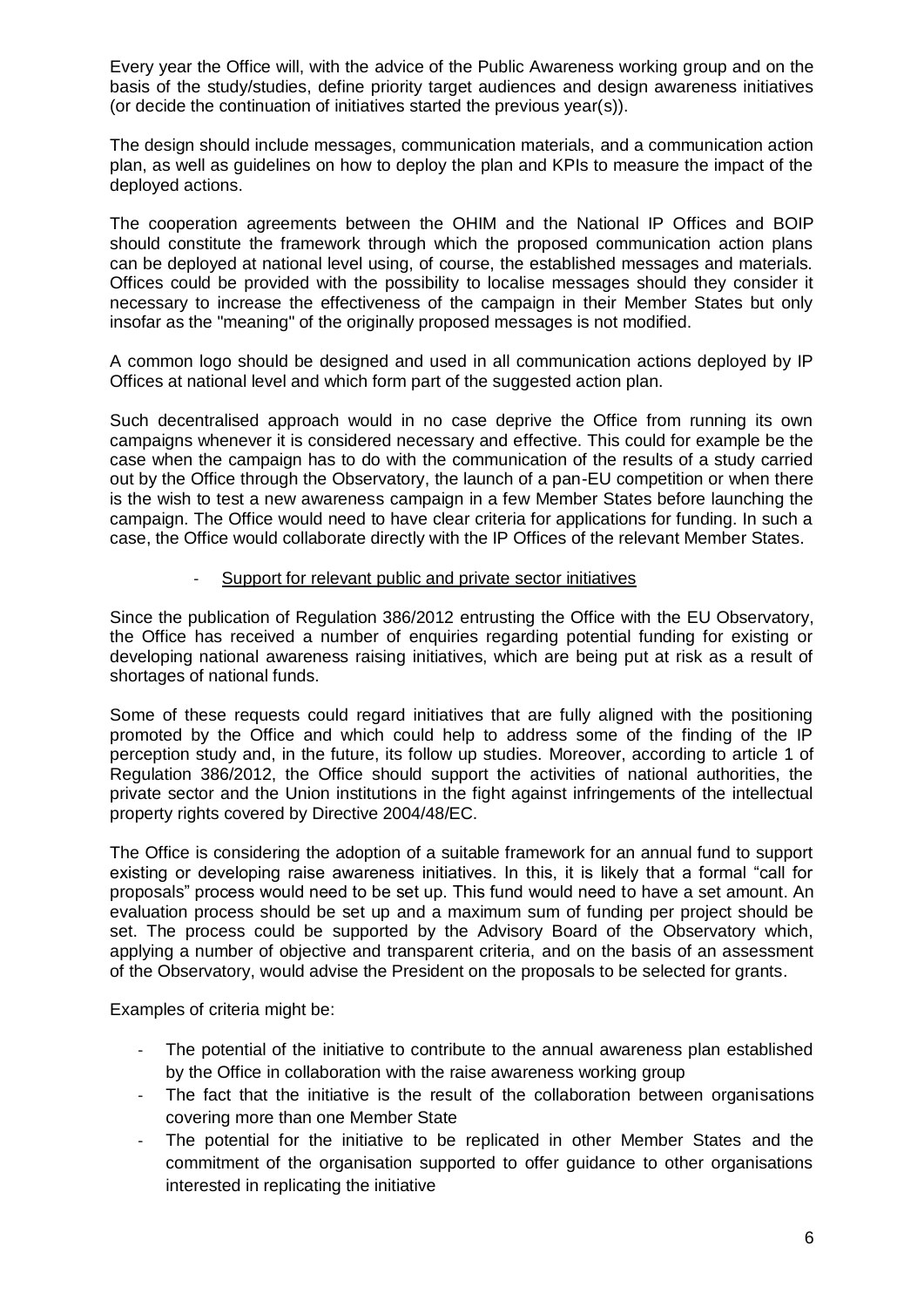The implementation of effective methods to measure the impact of the proposed initiative

A prior evaluation of the legal constraints and workload involved would be necessary before developing this strand of actions.

Should a decision be taken to grant funds, this could be done by placing an obligation on the organisation running the initiative to (a) use a common logo designed to distinguish initiatives supported by the Observatory and (b) report the impact of the initiative by applying the agreed measurement methods.

The Office contribution should represent only part of the funding and a maximum sum for the Office contribution should be established.

### **3.3.2 SMEs**

The main goal when dealing with SMEs should be to raise their awareness on the importance to protect IP while also facilitating their access to protection and enforcement of their IP assets.

In addition, SMEs which use IP rights intensively and successfully can be one of the best examples to make the case of the benefits that IP generates in society and raise policymakers' and citizens' awareness, as the second phase of the IP contribution study will aim to substantiate.

In all activities concerning SMEs close coordination with other initiatives undertaken and planned by the Office is needed, such as partnering with national/regional offices, SME awareness campaigns and actions at national level, new exhibition fair policy.

Close partnership with the European Commission (DG ENTR) will also have to be ensured. For this purpose, an action plan will be agreed with the relevant DG ENTR services at the beginning of 2014.

As indicated in the 2014 Work Programme, the Office will start working with DG ENTR to develop accessible and useful learning materials for SMEs that can be distributed through DG ENTR networks as well as directly by the Office.

In this case, as well, a two steps approach is proposed by complementing this initial work with a study intended to assess the main difficulties that SMEs encounter when enforcing their IP rights and looking for relevant information and help.

Such an assessment could be carried out using the same approach suggested for youngsters, namely issuing an annual report, prepared on the basis of a specific questionnaire, providing EU and national policy makers with a snapshot about how SMEs use IP and the main difficulties they encounter. This annual snapshot (a sort of IP and SMEs scoreboard), together with the one focussing on youngsters, could become an important tool to define IP policies and measure their effectiveness.

Finally, a specific communication plan should be built to launch the results of the second phase of the IP contribution study. Part of this plan could be the launch of the IP and SMEs scoreboard described above, as well as producing videos featuring successful SMEs which have based their competitive strategy on IP rights, completing a compilation of existing relevant AV materials on SMEs.